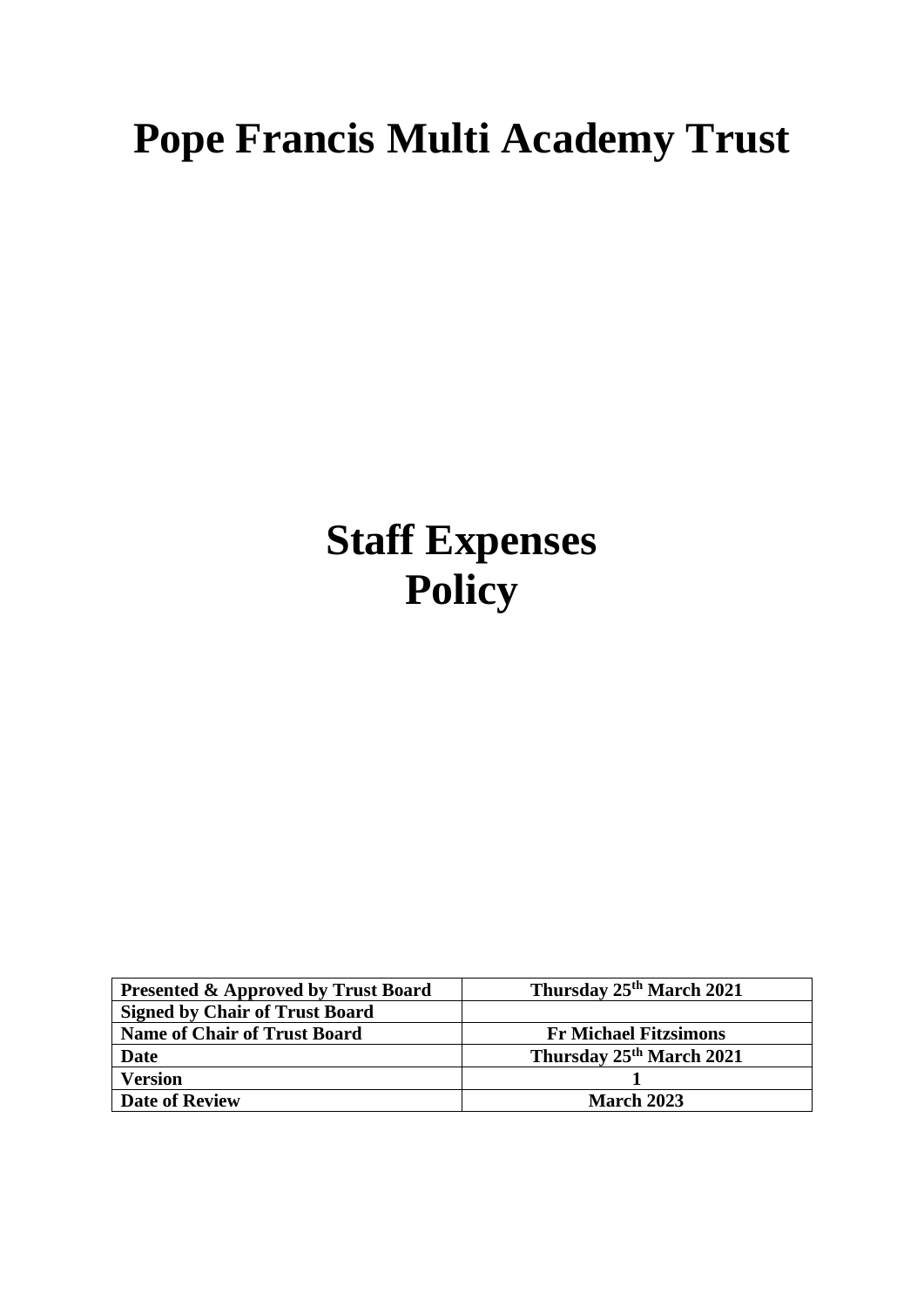## **1. Introduction**

The Pope Francis Academy Trust will reimburse expenses incurred wholly, exclusively and necessarily during the school's or Trust's business.

The policy covers all types of travel and reimbursement costs incurred whilst on official business, excluding normal travel to and from place of work.

## 2. **Principles**

This policy will apply the following principles:

- All business journeys/expenses will be pre-approved by your line manager prior to incurring expenses
- Reimbursement will be against actual expenditure incurred and fully itemised receipts
- Expense claims must not be used to circumvent the school purchasing procedures (eg to buy stationery or text books)
- Unless pre-agreed by the Headteacher, CEO or CFO, the most economical mode of transport will always be used, this will include car sharing where two or more people are making the same journey
- Train fares will be booked by the School Business Manager where applicable
- The Pope Francis Academy Trust will not reimburse any 'entertainment' expenses, e.g., buying meals for others unless there are exceptional circumstances, and this has been pre-approved by the Board of Trustees
- Claims should be made on the claim form
- All claims must be submitted for payment within 30 days of the expense being incurred
- 3. **Travel**

#### **Private Car**

Where a privately owned car is used for authorised school/Trust business, reimbursement will be at the following rates:

# 40<sub>p</sub> per mile

Where employees are claiming mileage on journeys made from and/or to home, the normal home to work/work to home mileage should be deducted from the total mileage.

Trustees or Board Members are also eligible to claim mileage on journeys made from and/or to home for authorised school/Trust business and will be reimbursed at  $\frac{40p}{p}$  per mile.

There may be occasions when two or more members of staff will be travelling to the same venue. When this is the case it is expected that they will travel together in one vehicle. Where, due to the start or termination of the journey, this proves impractical, prior approval of the Headteacher, CFO or CEO is required to travel in separate vehicles.

Employees using their own vehicle for work related travel must ensure that the vehicle is roadworthy, has a valid MOT certificate and is insured with appropriate business-related cover.

The trust has the right to do spot checks to ensure staff hold the correct MOT, insurance and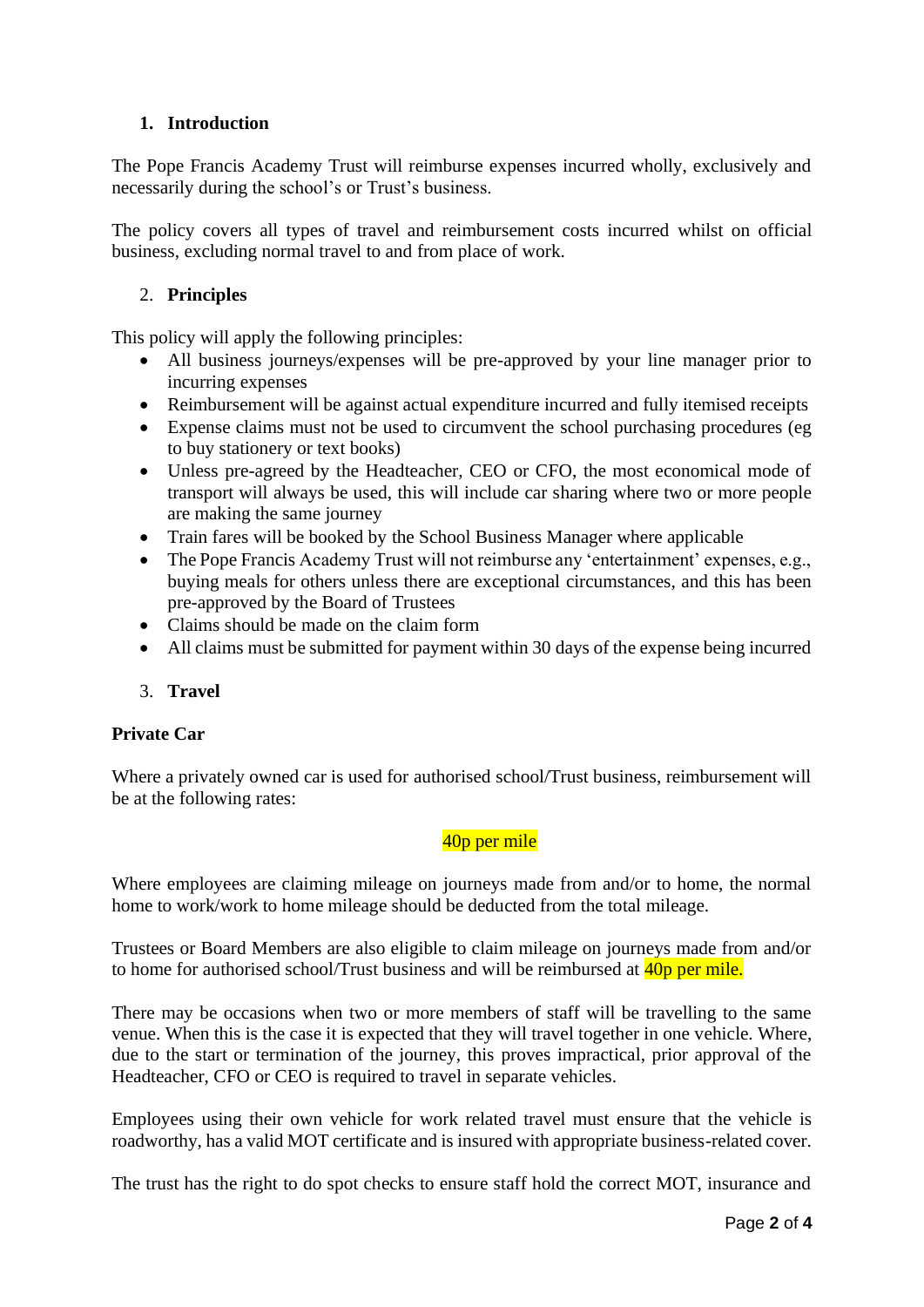#### driving licenses.

These costs are the responsibility of the employee.

#### **Car Hire**

Car hire may be more economical for travel in the UK, where this is the case this must be approved by the budget holder and will be booked by the School Business Manager, one week's notice is required.

Where a hire car is used, fuel will be reimbursed based on actual spend, the receipt must be provided in all cases and only sufficient fuel for the journey purchased.

#### **Parking/tolls**

Receipted car parking charges will be reimbursed for employees incurring additional expenditure on car parking owing to travel on business.

Fees for use of a toll road or bridge will only be paid when this is a more economical route than the alternative route.

In order to claim this, a receipt for the toll or bridge fee must be produced.

#### **Train**

Train travel will be booked by the School Business Manager.

Where possible travel should take place at 'off-peak' times to obtain the most economical rail fares.

Tickets should be booked at least three to four weeks in advance to enable work to be undertaken during journeys and obtain economical rates.

Travel will be standard class.

#### **Taxis**

Taxis should only be used in cases of urgency or where no public transport is reasonably available or to ensure safety and welfare of employees travelling alone.

They may also be used if public transport was the main mode of travel and in order to reach the destination, is the only practical option.

Reimbursement will only be made against receipts.

#### **4. Subsistence**

Employees should not normally claim for subsistence.